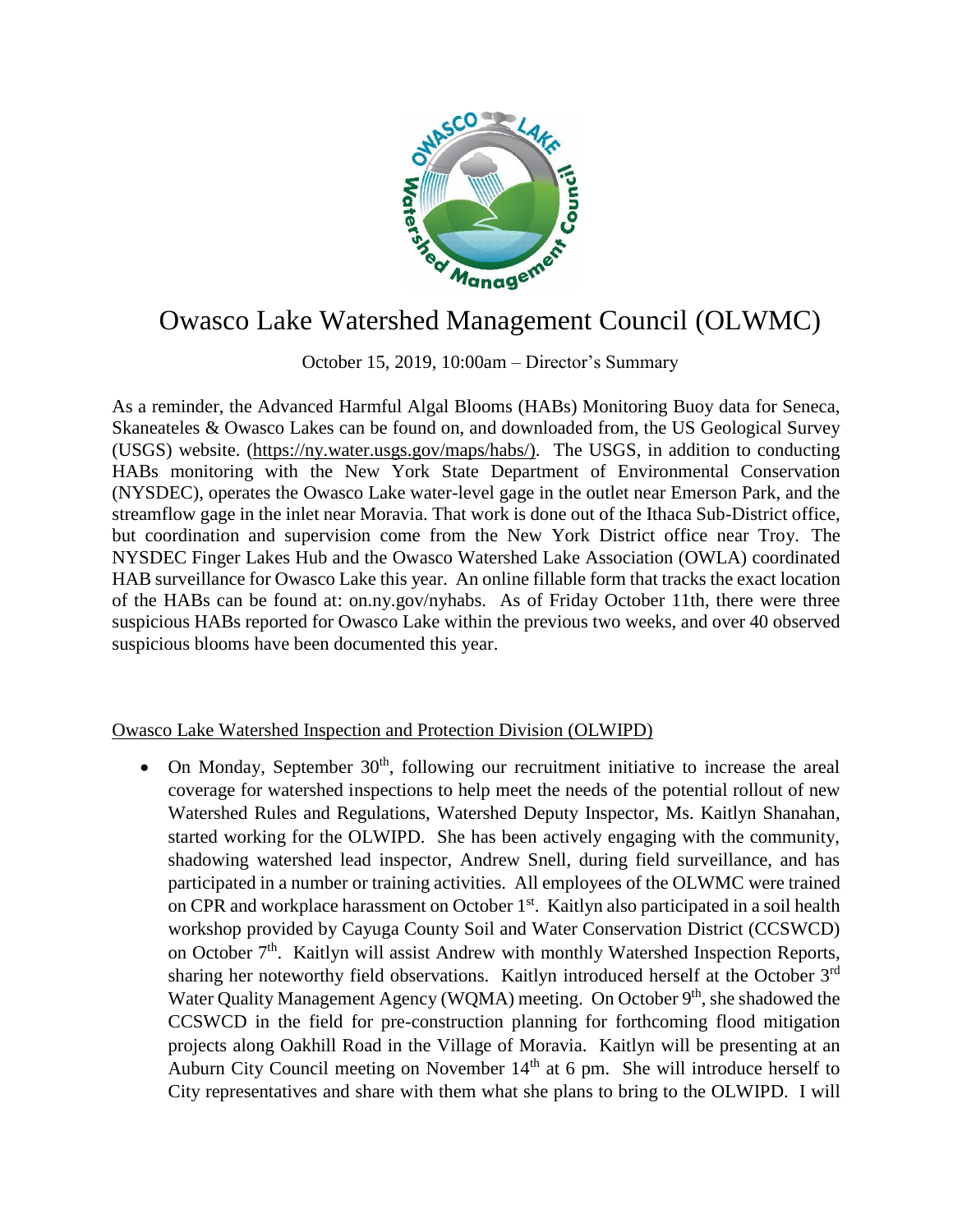follow Kaitlyn's introduction to the City with a detailed description of the OLWMC proposed budget for 2020. The City of Auburn increased their government grant funding contribution to the OLWMC by 25% for the 2020 calendar year that matches our fiscal year. This increased contribution will vastly cover the costs of the Deputy Inspector position. It stands to reason the City will have the opportunity to meet Kaitlyn and consider the value their increased contribution offers to advance OLWMC activities. Over the long term, Kaitlyn plans to develop watershed science curriculum for presentations at schools throughout the watershed. We look forward to Kaitlyn's enthusiasm and willingness to engage with the community on watershed issues for the sake of improved land use activities that support the protection of water quality.

- We are encouraging greater involvement and collaboration between municipal code enforcement officers and the OLWIPD. Based on feedback with contact information from respective Director municipal representatives, we reached out to code enforcement officers for the Towns of Scipio, Summerhill, Locke, Owasco, Niles and the Village of Moravia requesting they engage actively with the division and inviting them to join us for our monthly meetings.
- The OLWIPD will promote a free salt calibration workshop with local watershed highway departments to be held at the Syracuse Fairgrounds Tuesday, October 29<sup>th</sup> from 7:30am-2:00pm. In partnership with the Central New York Regional Planning and Development Board, Onondaga County Soil and Water Conservation District, the CNY Stormwater Coalition, and others, this workshop seeks to educate municipal operators on safety, snow and ice removal materials and their impact on the environment, and the importance of salt truck equipment calibrations for the protection of surface water quality.

Cayuga County staff are summarizing and collating the public responses received regarding the draft Owasco Lake Watershed Rules and Regulations discussed at the public meetings held in May, 2019. The working group is preparing a summary document intended to organize and present the public feedback and provide detailed responses. It will be paired with a revised draft of the proposed Watershed Rules and Regulations that incorporates changes for consideration by the Steering Committee and the External Workgroup partners. Cayuga County staff will be reaching out to representatives of Tompkins and Onondaga Counties to ensure their feedback is considered in both the summary document and revised draft. The estimated completion of this process is by the end of October, at which point a follow-on meeting with the Steering Committee and External Workgroup partners will be scheduled to review the comments and responses, and present the revised draft. Following the Steering Committee and External Workgroup partner meetings, Cayuga County staff will share comments and responses publicly on the project website, and will provide the summary document and revised final draft to the Town of Owasco and City of Auburn elected representatives for their consideration.

Andrew Snell and I presented on OLWIPD activities and watershed dynamics, respectively, at the conservation Field Days at Emerson Park September 18<sup>th</sup>. Conservation Field Days is an educational event organized by the CCSWCD with district and partner presentations for school students to gain visual and hands-on knowledge about environmental conservation methods and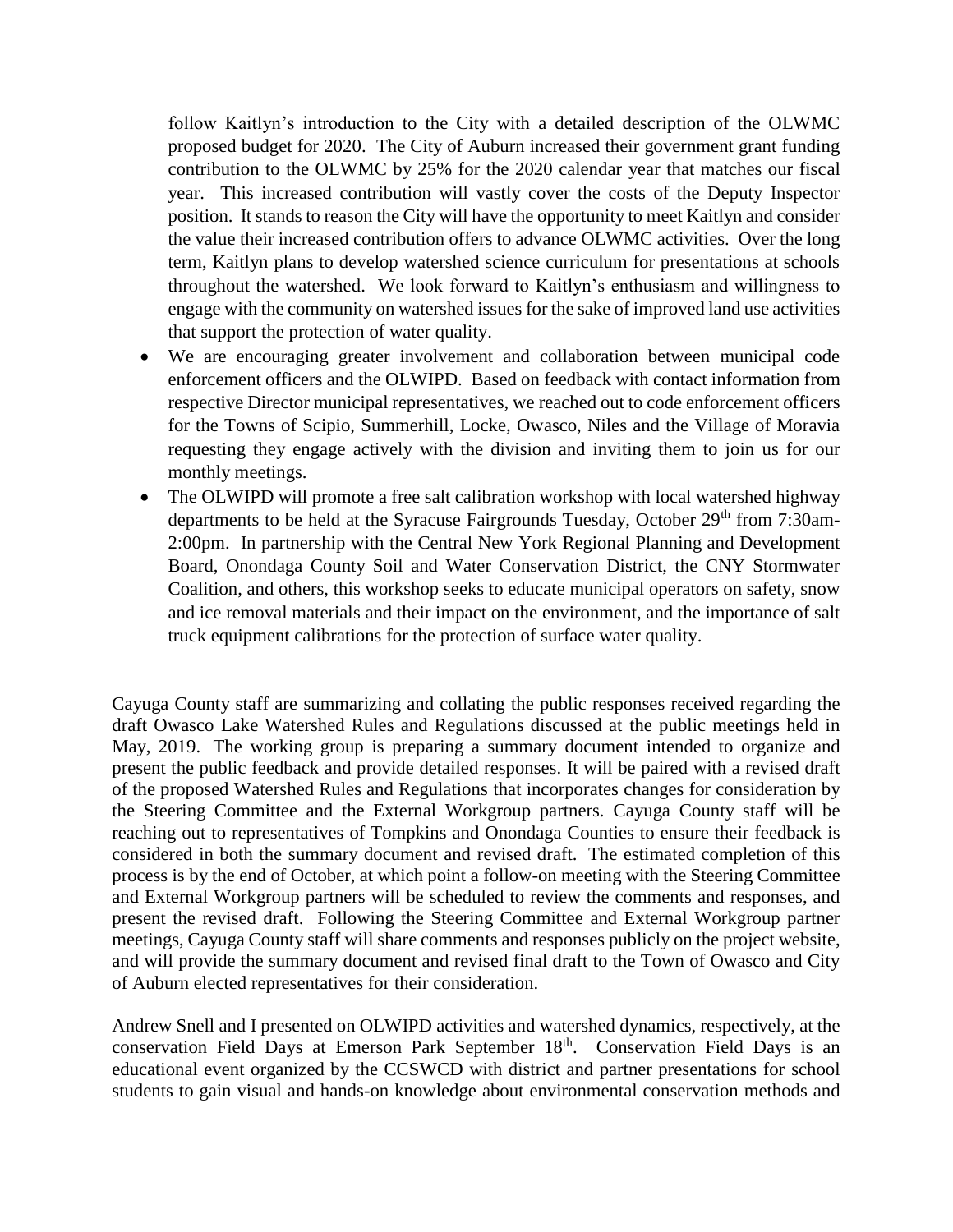activities. The young students were an important audience for us to engage with to help us advance the Council's outreach and education objectives.

On September 25<sup>th</sup>, representatives from OWLA and the Finger Lakes Partnership for Regional Invasive Species Management (PRISM) discussed a future partnership for advancing invasive species management for Owasco Lake. It was decided we would collaborate during the Winter months and organize a meeting where PRISM can train interested partners on techniques for early detection and mitigation of aquatic invasive species and discuss the best path forward for working collaboratively. Scientific research has indicated aquatic invasive species are one of many features that drive HABs and may be an important feature to continue to research and target for reducing the occurrences of blooms.

Representatives from OWLA, Assemblyman Gary Finch of the 126<sup>th</sup> District, and I attended a HABs mitigation technology demonstration by the company Purus<sup>™</sup> on September 26<sup>th</sup> at the Links at Erie Village in East Syracuse. The technology uses ozone rather than oxygen in an advanced aeration system to shred algae molecules. Unfortunately, the technology does not discriminate between toxic/harmful and non-toxic/beneficial algae, and may therefore pose a threat to critical food web dynamics. It is important to consider that fact that, although nutrient limitation is a target for reducing primary productivity and occurrence of HABs, the prevalence of HABs is based in part, on community composition dynamics. Nutrient conditions have not fluctuated much over the past decade and the lake is considered oligo-mesotrophic (i.e., having relatively low average nutrient concentrations).

On October  $9<sup>th</sup>$ , I met with behavioral scientists from a company called Evidn, contracted by The Nature Conservancy (TNC) to research the motivations and barriers in place that influence the advancement of soil health practices in the Finger Lakes Region. Their company was tasked, and had some success, with embedding new behavioral skills for Australian communities where land use practices are considered to have an effect on the degradation of the Great Barrier Reefs. Evidn's research within the Owasco Watershed community may generate important tools for watershed education and outreach initiatives, encouraging community interest and engagement for improved land use and best management practices. Evidn plans to update us on their progress with a presentation end of this year.

The Hamlet of Locke, the State Engineer's Office of the United States Department of Agriculture (USDA), and I are working with the Hamlet on the submission of an income survey that may lead to project funding for the municipality. We were informed the applicant's request for authorization to complete an income survey needs to include:

- 1. The specific reasons why the applicant believes the census data for the proposed service area is not accurate.
- 2. A proposed reliable, impartial source not associated with the project that will conduct the survey.
- 3. Survey procedures including:
	- a. Methods of making contacts, and
	- b. An outlined format for reporting survey results, including a map to identify all potential users and those responding clearly identified.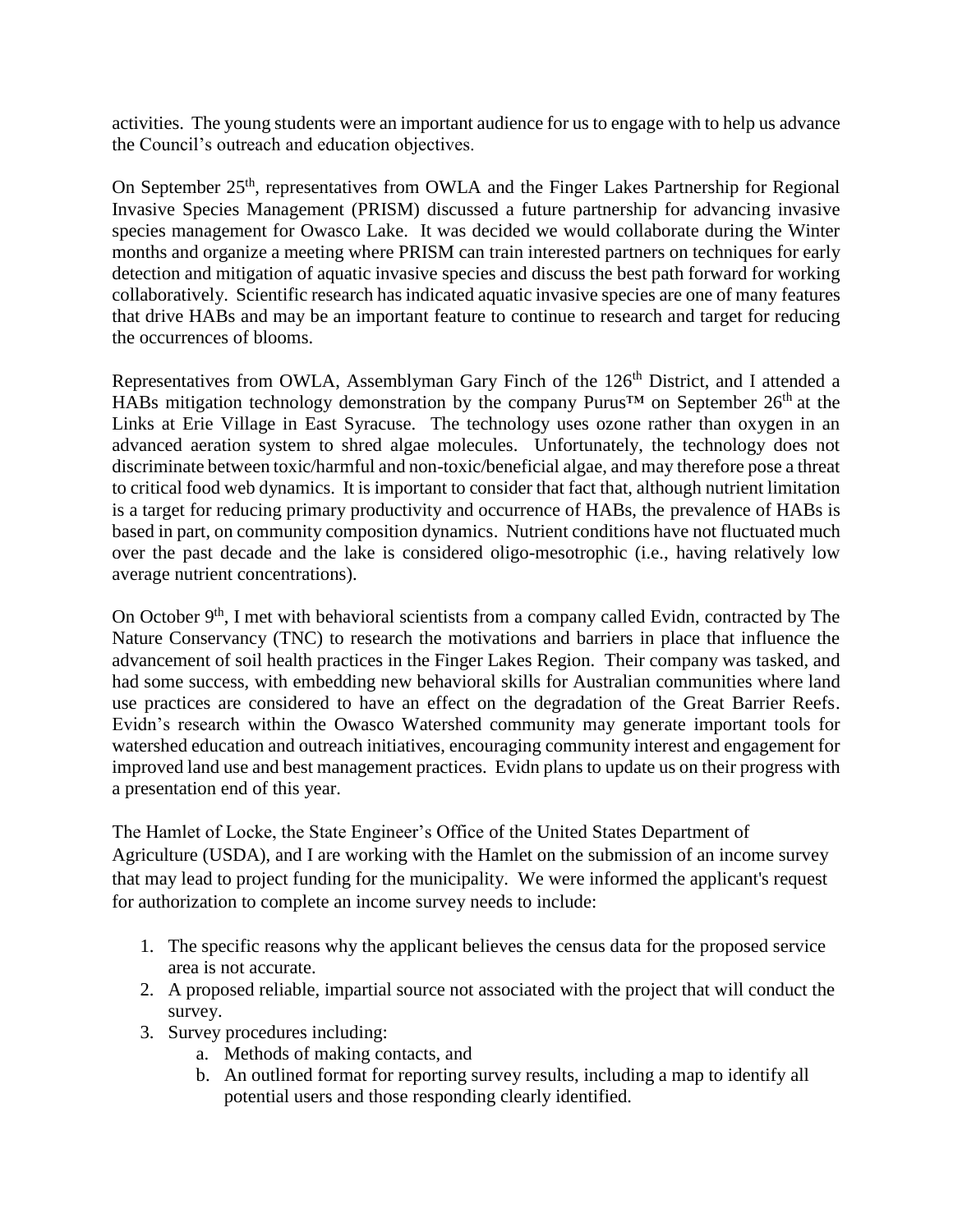Based on their median income statistics, the Hamlet may be eligible for funding for an engineer's report detailing municipal illicit connections within their stormwater system that can lead to further funding opportunities for projects to improve overall stormwater infrastructure. If there is indeed a reason to believe the census data for Locke may not be representative (e.g., omissions, duplications, erroneous enumerations, and errors of geography and demographic characteristics), Locke may be eligible for this income survey as a possible path for funding for your community.

With our required registration with NYS Grant Gateway complete, we are now positioned to compose proposals for state grant funding opportunities for nonprofit organizations that align with watershed restoration projects of interest. On October 3<sup>rd</sup> the NYS Department of Conservation (NYSDEC) announced they are accepting applications for Urban Forestry Grants. I plan to propose one or more projects with NYSDEC for support for reforesting initiatives that may include tree planting at Emerson Park, as part of a public planting and educational event, and a residential street side planting project. We will continue to look for grant support that might mitigate the financial impact of new Watershed Rules and Regulations on small farmers that operate on small margins. OWLA and I are discussing how we can best collaborate on grant proposals for future projects.

The 9 Element (9E) Plan is expected to be completed by August 2020. The 9E plan is considered a quantitative framework to help guide project effectiveness based on predictions for associated nutrient loading (i.e., reductions). Importantly, the completion of the Federal and State recognized 9E process is expected to be a pathway for future project funding.

Subsequent to the OLWMC's application for registration with the NYS Office of General Services (OGS), I was informed the Council is likely to be approved and may be issued an authorized user number for state contract pricing on future equipment purchases. A proposal to the Emerson Foundation was submitted with a request for financial support to meet the costs of equipment procurement for the OLWIPD. This potential partnership with the foundation would support opportunities to build capacity for the Inspection Division.

While we consider future project initiatives, it is important to consider the bandwidth that will be necessary for the OLWMC to physically implement projects. Some of this capacity may be granted through volunteering and community events, and in partnership with the CCSWCD. We have had great success with seasonal interns, and there may be some potential for growth there. I have also corresponded with Rob Hampton of the Student Conservation Association (SCA), and we are considering the details of a possible future partnership with SCA's Excelsior and/or Conservation Interns Programs. These programs can offer placement for seasonal support staff for implementing conservation activities.

As we continue to build financial capacity for the OLWMC, we are working on establishing a line of credit through a credit application with local Tompkins Trust Company Bank. We await potential approval of a business credit account.

The council continues to look forward to buy-in from the remaining towns within the watershed that have yet to join to help direct project initiatives. They include the Towns of Sempronius,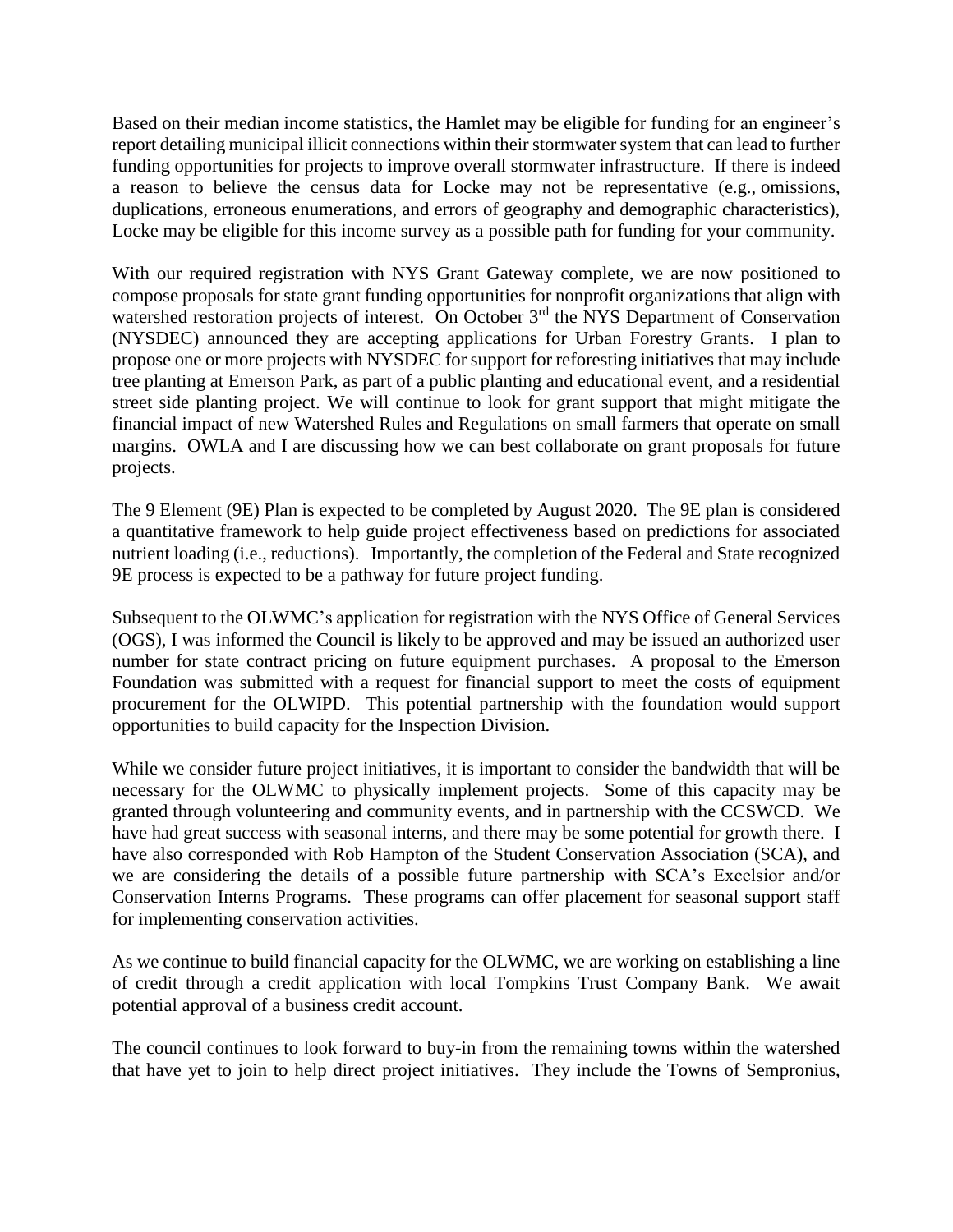Groton, Venice, Genoa, and Sennett, and I encourage the board of directors to reach out to representatives from these towns to elicit their buy-in.

Governor Andrew Cuomo announced the launch of a pilot project to combat HABs and return clean water to the Village of Southampton's Agawam Lake. The pilot is directed by the New York State Department of Environmental Conservation and the Office of General Services in partnership with the Village of Southampton. The pilot project is part of the State's \$82 million initiative to study, respond to, and prevent HABs in New York waterbodies. The mobile algae harvester is supposed to separate algae<sup>1</sup> and other substances from the water and return the resulting filtered and improved water to the lake to abate the HAB. According to the announcement, the algae harvester uses technology that is employed within drinking water plants. Governor Cuomo said, "We are deploying new and innovative tools like the HABs harvester to address the algal blooms in Agawam Lake, and will continue exploring the latest technology to eliminate these blooms altogether and keep waterbodies around the state clean and safe. If this pilot works, then we will bring it up to scale and apply it across the state wherever possible."

## **Communications**

 $\overline{a}$ 

Prior to today's council meeting, the Watershed Inspection Committee reviewed and revised a proposed budget for 2020. I will share the revised council budget in the near term so the board of directors may review and ask any questions before a request for approval at our November meeting.

On Thursday, October 17 at 7:00PM at the Phipps Auditorium in Macmillan Hall at Wells College, Dr. Katharine Wilkinson will present a public talk titled *"Drawdown Rising: Leadership, and a Path Forward for the Climate Crisis".* Wilkinson will speak to both what we can do and what we can be, to affect the change required to address the all-encompassing threats posted by the climate crisis.

Crystal Creek Organics, a consulting firm that presented at our August 20<sup>th</sup> OLWMC meeting, will present a brief update on their progress with phosphorus removal from manure at the next OLWMC meeting, November 19<sup>th</sup>. For the past three months, Crystal Creek Organics has been conducting a full-scale test of its phosphorous removal technology at Spruce Haven Farm in Union Springs, New York. The demonstration is being funded by NYSERDA, and involves the processing of 400,000 gallons of digester effluent. It "mineralizes" the soluble phosphorous, converting it into a compound that is not readily available to plants, and into a large particle size that makes is unlikely to move in the fields once it is applied. Crystal Creek Organics has made progress with drafting a proposal for Assemblyman Magnarelli of the 129th district of the NYS Assembly for a request for continued funding of the pilot project. The company plans to collaborate with the Cayuga County Planning Department to use the Soil and Water Assessment Tool (SWAT) model, supported by the USDA, and designed to evaluate the predicted outcomes of various nutrient reduction initiatives implemented in complex watersheds.

 $1$  There was no indication the technology is selective for toxic algae, leaving other beneficial algae unharmed.